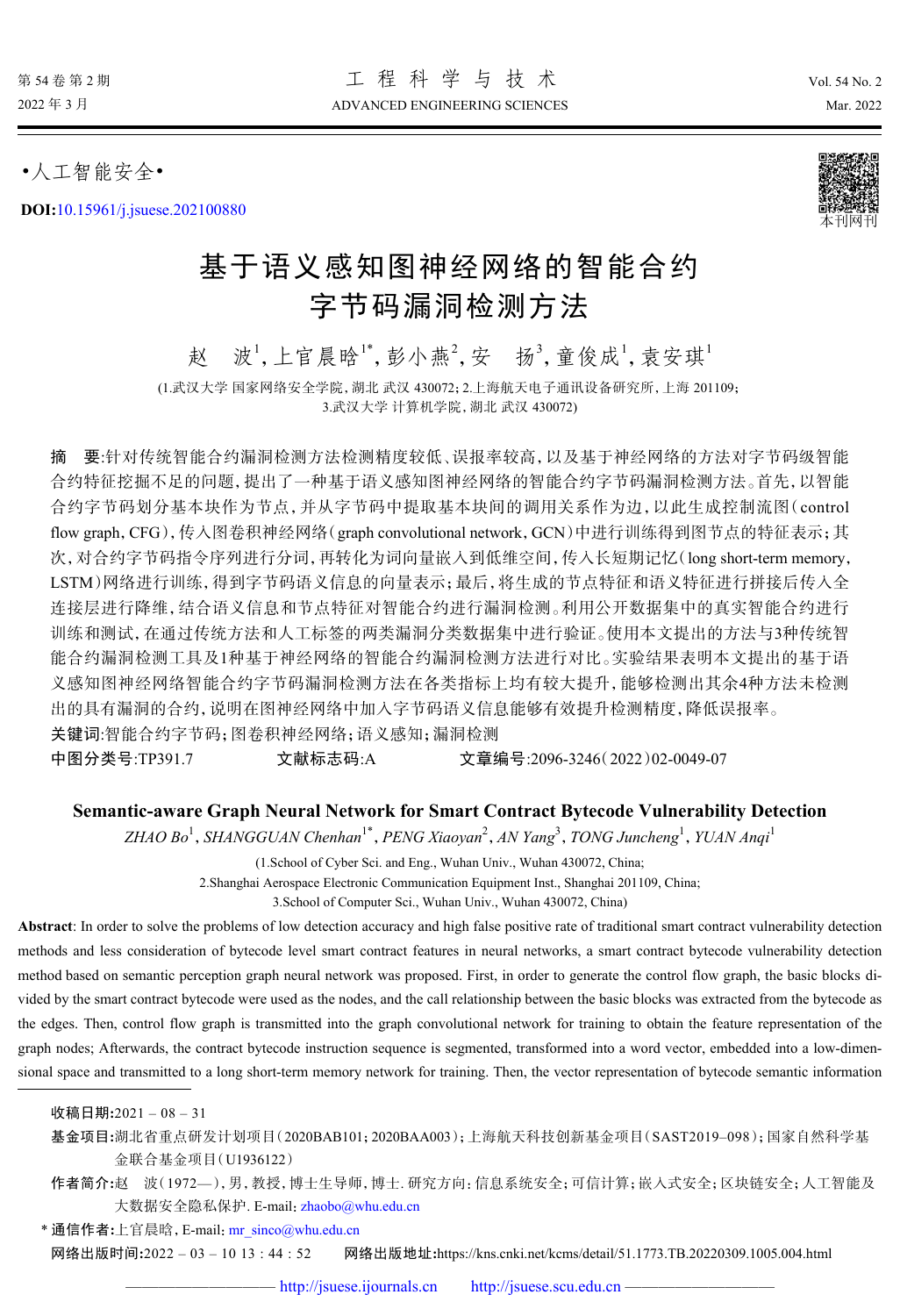was obtained. Finally, the generated node features and semantic features were spliced and transmitted to the full connection layer for dimensionality reduction. Combined with semantic information and node features, the vulnerability detection was carried out for smart contracts. The real smart contracts in public dataset were used for training and testing, and verified in two types of vulnerability classification datasets through traditional methods and artificial tags. The method proposed in this paper was compared with three traditional smart contract vulnerability detection tools and one smart contract vulnerability detection method based on neural network. The experimental results showed that the proposed network greatly improves the performance of network in terms of various indicators, and detects the contracts with vulnerabilities which are not detected by the other four methods. It shows that adding the bytecode semantic information to graph neural network can effectively improve the detection accuracy and reduce the false alarm rate.

**Key words**: smart contract bytecode; GCN; semantic-aware; vulnerability detection

智能合约最早由尼克·萨博在20世纪90年代提 出<sup>[[1](#page-5-0)]</sup>, 能够通过技术手段来强制保证合同条款在条件 满足后被自动执行,无需可信第三方的监督。而区块 链技术[[2\]](#page-5-1)的出现恰好为智能合约提供了去中心化和 不可篡改的可信运行平台。

随着区块链在学术界和工业界的广泛研究与应 用,智能合约存在的安全问题开始受到各方关注。由 于智能合约在区块链上通常用于管理加密数字资产, 因此更容易成为攻击者的目标。一旦智能合约存在 漏洞遭受攻击,就可能造成重大经济损失。2016年, The  $\text{DAO}^{[3]}$  $\text{DAO}^{[3]}$  $\text{DAO}^{[3]}$ 事件中黑客利用智能合约中的重入漏洞 窃取360万以太币;2017年,Parity钱包提供的智能合 约代码存在代码注入漏洞导致上亿美元资金被冻结<sup>[[3\]](#page-5-2)</sup>。 智能合约已成为区块链安全的重灾区,每隔几个月 就有新的智能合约漏洞被发现。

智能合约具有在区块链上交易公开透明、可追 溯和不可篡改的优势,然而也因此引入了更多的攻 击面。比如,导致The DAO事件的重入漏洞,就是利 用了智能合约的公开性,使恶意攻击者能够递归调 用受害合约的回退函数(fallback function)重复获得转 账收益。此外,智能合约还有如短地址攻击、特权函 数暴露、代码注入等许多漏洞。据研究统计,在以太 坊中只有1%的智能合约是开源的<sup>[\[4](#page-5-3)]</sup>,绝大多数智能 合约是以字节码的形式运行在以太坊虚拟机(EVM) 上,且一旦上链就不可更改,因此研究基于字节码的 漏洞检测技术具有重大意义。

传统智能合约漏洞检测方法主要受到代码漏洞 检测方法的启发,依靠符号执行<sup>[\[5\]](#page-5-4)</sup>和动态分析方法<sup>[\[6\]](#page-5-5)</sup> 进行漏洞检测。主流的智能合约的漏洞检测工具如 Oyente<sup>[[7](#page-5-6)]</sup>, 是最早的智能合约漏洞分析工具之一, 使 用符号执行方法分析智能合约字节码漏洞,也常被 作为其他检测方法(例如Maian<sup>[[8](#page-5-7)]</sup>和Osiris<sup>[[9](#page-5-8)]</sup>)的基础。 Mythril<sup>[[10](#page-6-0)]</sup>依靠对智能合约字节码的符号执行,控制 流分析和污点检测进行智能合约漏洞挖掘。Slither<sup>[[11\]](#page-6-1)</sup> 是一个静态分析框架,它将智能合约转换为名为 SlithIR的中间表示,并应用数据流和污点跟踪等程序 分析技术进行漏洞挖掘。Smartcheck<sup>[[12](#page-6-2)]</sup>是基于智能合

约源代码进行词法和语法分析的静态分析工具,用 于查找漏洞模式和编程中的错误。Manticore<sup>[[13](#page-6-3)]</sup>使用 符号执行来查找智能合约字节码中可能导致重入漏 洞和潜在自毁操作的执行路径。

这些方法存在以下不足:1)自动化程度较低,对 智能合约的漏洞分析依赖于分析人员自身的技术水 平与分析经验。2)检测准确率较低,误报率较高,覆 盖漏洞种类不全面。Durieux等<sup>[[14](#page-6-4)]</sup>使用经过手工分类 的智能合约数据集对这些工具进行了测试,发现这 些工具对漏洞的检测率最高仅能达到27%,且无法覆 盖所有漏洞种类。在使用过程中,检测工具的误报率 及各类警报较多。3)拓展性差,适用性低。传统方法 检测工具严重依赖专家规则,但专家规则适用性有 限,无法覆盖数量迅速增长的智能合约,且过多的规 则会导致检测器庞大且效率低下[[14\]](#page-6-4) 。

近年来,基于图神经网络的方法在传统代码漏 洞检测方向取得了很大成效<sup>[\[15](#page-6-5)–[16\]](#page-6-6)</sup>。图神经网络由Scar-selli等提出<sup>[\[17](#page-6-7)]</sup>, 通过更改神经网络模型和消息传递方 式,增加深度学习组件,能够针对不同数据的特点实 现具有不同功能的神经网络模型。例如:图卷积神经 网络(GCN) [[18](#page-6-8)]利用卷积层来更新节点嵌入;Graph-SAGE[[19](#page-6-9)]能够利用节点属性信息产生未知节点的归 纳式学习框架;图注意力网络GAT[[20](#page-6-10)]能够通过自注 意力机制对邻居节点进行聚合,实现了权重自适应 分配。Xu等[[21](#page-6-11)]提出了一种基于图神经网络的二进制 代码相似度比较方法Gemini,展示出了图神经网络 在漏洞挖掘领域的巨大潜力。Xu等[[22](#page-6-12)]已经证明图神 经网络具备足够通过Weisfeiler–Lehman测试的识别 能力,即能在多项式时间内解决同构图问题,一定程 度上解决了传统基于代码匹配和符号执行的方法执 行效率低下的问题。

上述方法虽然解决了传统方法自动化程度低的 问题,但仍具有以下不足:1)缺乏对智能合约字节码 语义特征的提取,检测效果不佳。基于图神经网络的 智能合约漏洞检测方法主要考虑图结构而缺少对智 能合约字节码的语义特点进行特征提取,只考虑了 神经网络对函数调用关系的学习,导致节点中大量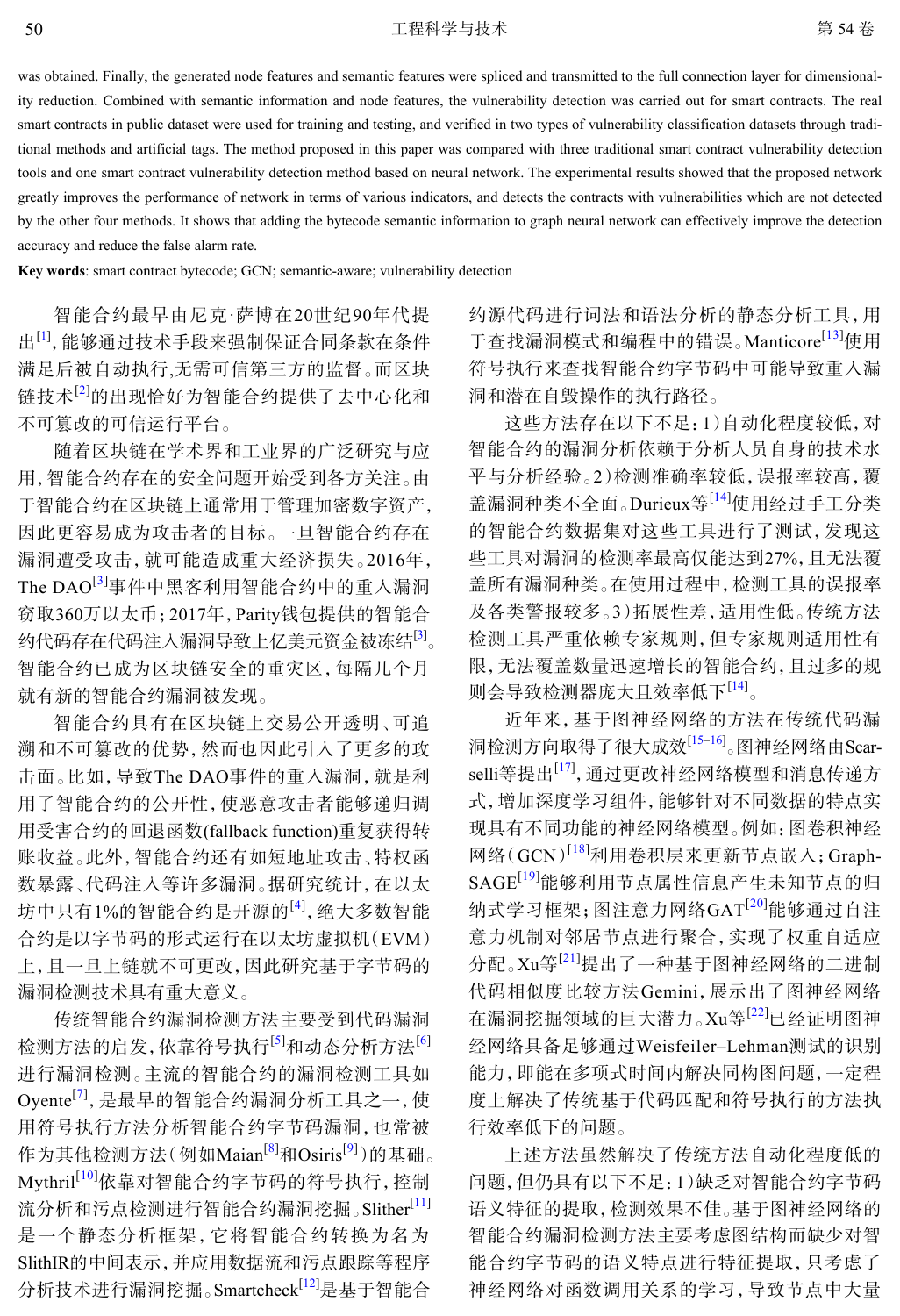语义信息丢失<sup>[\[23](#page-6-13)]</sup>,难以生成高质量节点表征(高质量 的节点表征能够用于衡量节点相似性,同时也是准 确分类节点的前提)。2)部分检测方法覆盖的漏洞类 型较少,对于新出现的漏洞不具有很好的适应性。

为了解决上述智能合约漏洞检测方法存在的问 题,本文提出一种基于语义感知的图神经网络智能 合约漏洞检测方法(L–GCN),针对实际部署环境下 的智能合约,解决漏洞检测方法准确率低,误报率高, 难以覆盖复杂的智能合约函数调用关系的问题。该 方法提出基于智能合约字节码的语义提取方式,将 自然语言处理的方法应用于智能合约字节码指令的 语义提取,使用语义向量代替低维向量,生成了更高 质量的节点表征;利用GCN处理非欧几里得结构样 本时具有良好性能的优势,结合语义信息进行漏洞 检测,增强了对节点特征的学习;通过实验设计说明 了语义特征对于智能合约漏洞检测的重要性。

## **1** 方法设计

本文提出的方法基于智能合约字节码实现。在 以太坊中,绝大多数智能合约以字节码的形式运行, 因此,从字节码提取语义信息,并结合图神经网络进 行漏洞检测的方法,更适应于智能合约的运行环境。 方法整体框架如[图](#page-2-0)[1](#page-2-0)所示。

<span id="page-2-0"></span>



**Fig. 1 Semantic-aware GCN smart contract vulnerability identification framework**

本文方法总体架构包括4个阶段:1)智能合约字 节码生成阶段,基于公开数据集中智能合约源代码, 根据合约代码内声明的编译器版本进行编译,生成 字节码;2)图节点特征生成阶段,从字节码中划分节 点,生成CFG;并将其输入GCN中进行训练,生成节 点特征。3)语义特征生成阶段,对每个节点内的字节 码指令提取语义信息后生成的词向量,输入LSTM<sup>[\[24](#page-6-14)]</sup> 网络中训练生成语义特征。4)获得结果阶段,将节点 特征与语义特征的向量表示进行拼接后输入全连接 层,映射到样本标记空间,并得到最终的预测结果。 下面对4个阶段进行详细介绍。

#### **1.1** 智能合约字节码生成

智能合约在以太坊上部署时会以字节码的形式 运行,因此生成智能合约字节码作为漏洞检测的基 础更符合实际情况。但当前智能合约的公开数据集 均以源代码形式发布,因此需要对数据集进行编译 来生成字节码。

智能合约的编译器版本非常复杂,不同版本的 编译器互相不兼容,且编译后的字节码也有一定的 差异。本文在进行编译的过程中严格按照每个智能 合约源代码中声明的编译器版本进行编译,防止出 现因编译器版本不同产生的字节码不同导致对检测 效果的干扰。

#### **1.2** 图节点特征提取

CFG包含智能合约结构信息,能够表示函数间 的调用关系。本文基于智能合约字节码指令对节点 进行重新划分,能够使函数调用关系更加清晰,使 GCN更好地从CFG中学习控制特征。Allamanis等<sup>[[25](#page-6-15)]</sup> 研究表明,程序可以转换为符号图表示,符号图表示 能够保留程序元素之间的语义关系。Huang等<sup>[[26\]](#page-6-16)</sup>研究 表明,在智能合约漏洞识别过程中,不同函数的重要 性不同。受此启发,本文从智能合约源代码中利用函 数调用关系重新划分节点生成CFG。每个智能合约 生成的CFG由合约中的节点以及节点之间的边表示, 下面分别描述如何获得节点以及边。

*V* 表示所有CFG中的节点。 在对数据集中的源代码进行编译生成字节码后, 将字节码进行反汇编生成字节码指令。在确定函数 入口后,只需要找到函数的结束指令就能按照函数 划分出一个基本块。对智能合约字节码指令进行分 析得到表示基本块结束的指令总结如表1所示。每个 节点表示一个基本块,每个基本块不一定覆盖一个 完整函数,因为函数内部也存在指令跳转。使用集合

在获得节点之后,将节点之间的调用关系看作 一条边,代表前一个函数可能会调用下一个函数。每 个节点可能调用多个节点,也可能被多个节点调用。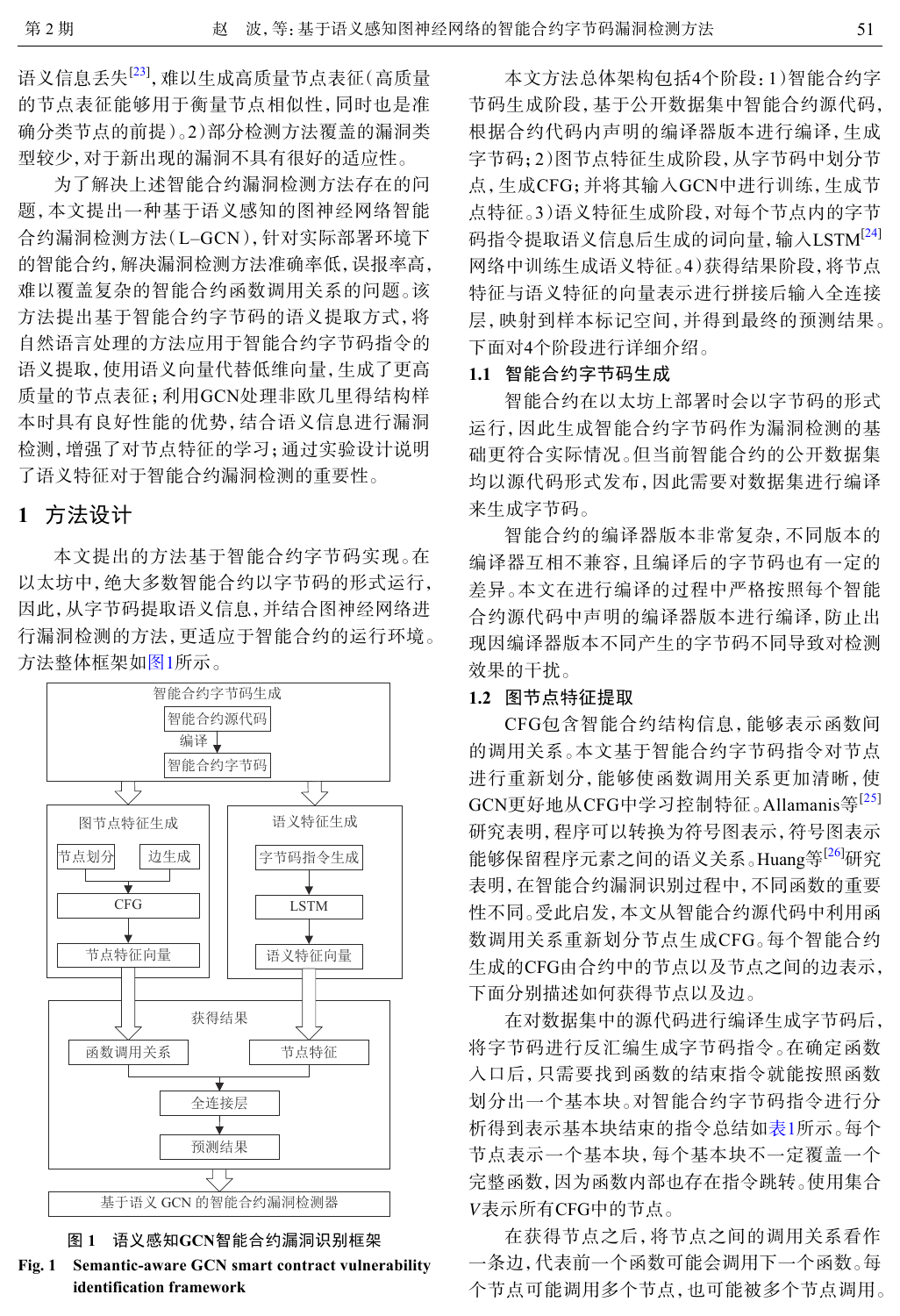| 代表基本块结束的指令 |
|------------|
|            |

| Tab. 1 End instructions of basic block |    |
|----------------------------------------|----|
| 指令                                     | 作用 |
| <b>STOP</b>                            | 停止 |
| <b>SELFDESTRUCT</b>                    | 自毁 |
| <b>RETURN</b>                          | 返回 |
| <b>REVERT</b>                          | 判断 |
| <b>INVALID</b>                         | 无效 |
| <b>SUICIDE</b>                         | 删除 |
| <b>JUMP</b>                            | 跳转 |
| <b>JUMPI</b>                           | 跳转 |

使用集合 *E* 表示CFG中的边。

经过节点划分和边构造后,使用G表示CFG,则 *G* = (*V*,*E*) 。将CFG输入GCN中进行训练,获得图的特 征。对于每一层神经网络,都可以用如下的非线性函 数表示:

$$
H^{(l+1)} = f(H^{(l)}, A)
$$
 (1)

式中: *l* ∈ [0,*L*], 其中*L*为网络层数; 输入层*H*<sup>(0)</sup> = *X*, 其中 *X* 为特征矩阵; 输出层 *H<sup>(L)</sup> = Z* , 其中 Z 为节点水 平的输出;  $f(\cdot)$ 为神经网络的可微函数;  $A$ 为 $G$ 的邻接 矩阵。GCN对图的分类利用了节点自身的特征信息 及图的结构信息,学习策略如下:

$$
\Gamma = \Gamma_0 + \lambda \Gamma_{\text{reg}} \tag{2}
$$

$$
\Gamma_{\text{reg}} = f(X)^{\text{T}} \Delta f(X) \tag{3}
$$

式中:  $\varGamma_0$ 为图中带标签节点的监督损失,  $\varGamma_{\text{reg}}$ 为图结构 信息引入的损失, *λ*为权重系数, *X*为节点特征向量 ∆ 矩阵, 表示图的拉普拉斯算子。

GCN模型的分层传播规则如下:

$$
f(\boldsymbol{H}^{(l+1)},\boldsymbol{A})=\sigma(\widetilde{\boldsymbol{D}}^{-\frac{1}{2}}\widetilde{\boldsymbol{A}}\widetilde{\boldsymbol{D}}^{-\frac{1}{2}}\boldsymbol{H}^{(l)}\boldsymbol{W}^{(l)})
$$
(4)

式中: A = A + *I* , *I* 为单位矩阵, A 为加入自循环的邻 聚合; *D为A* 矩阵的度矩阵; W<sup>(1)</sup>为第 /层神经网络层 的权重矩阵;  $\sigma$ (·)表示线性整流函数(linear rectifica-接矩阵,用于将节点自身信息与所有邻居节点进行 tion function, ReLU)等非线性激活函数。

## **1.3** 节点语义信息提取

第1.2节生成的CFG图提供了图结构信息,CFG 图的节点是智能合约的基本块,每个基本块由一系 列指令构成,需要从这些指令中提取特征。基于人工 选择特征的低纬度嵌入会导致大量语义信息的丢失<sup>[\[23](#page-6-13)]</sup>。 使用自然语言处理(natural language processing,NLP) 模型提取这些指令作为节点特征能够最大程度地保 留语义信息。

在通过节点划分及字节码反汇编获得每个节点 的字节码指令后,将字节码指令视为自然语言处理。

首先,根据指令进行分词;然后,将序列映射为向量 表示,即将词语在词语集合中的下标作为词的表示; 最后,将指令向量序列输入LSTM网络中进行训练得 到语义表征。

考虑到指令信息之间的时序性、连贯性,使用 LSTM网络能够解决梯度消失问题,学习到指令间的 长距离依赖关系,使指令之间的顺序性在序列中充 分体现,最大程度地保留语义特征。

LSTM使用门控机制,由输入门、遗忘门和输出 门作为一个模块,由多个结构相同的模块串联形成, 当指令序列顺序通过LSTM网络时,这些模块中的门 结构会进行调节需要记忆和遗忘的特征,从而得到 最终生成的具有长距离依赖的语义特征。门控机制 的具体公式如下<sup>[[24](#page-6-14)]</sup>:

$$
f_t = \sigma(W_f x_t + U_f h_{t-1} + b_f)
$$
 (5)

$$
\boldsymbol{i}_{t} = \sigma(\boldsymbol{W}_{i}\boldsymbol{x}_{t} + \boldsymbol{U}_{i}\boldsymbol{h}_{t-1} + \boldsymbol{b}_{i})
$$
 (6)

$$
\boldsymbol{o}_t = \sigma(\boldsymbol{W}_o \boldsymbol{x}_t + \boldsymbol{U}_o \boldsymbol{h}_{t-1} + \boldsymbol{b}_o) \tag{7}
$$

$$
c = \tan h(W_c x_t + U_c h_{t-1} + b_c) \tag{8}
$$

$$
\boldsymbol{c}_t = \boldsymbol{f}_t \circ \boldsymbol{c}_{t-1} + \boldsymbol{i}_t \circ \boldsymbol{c} \tag{9}
$$

$$
\boldsymbol{h}_t = \boldsymbol{o}_t \circ \tan \boldsymbol{h}(\boldsymbol{c}_t) \tag{10}
$$

 $\exists \vec{x}$ (5)~(10)中:  $\boldsymbol{x}$ 和 $\boldsymbol{h}$ 分别为输入和输出向量; $\sigma$ (·)  $\lambda$ sigmoid函数;  $t$ 为时间步长值; W为输入的权重;  $U$ 为循环输出的权重; b为偏差向量; 运算符"。"为逐元 素乘法; c为存储单元; *f*,为遗忘门向量, 控制上一个 时刻内部状态 $c_{t-1}$ 需要遗忘的信息;输入门向量 $i$ 控制 当前的内部状态 c,要保留多少信息; 输出门向量 o,控 制当前内部状态 $c_t$ 需要输出哪些信息给外部状态 $\bm{h}_t$ 。

#### **1.4** 结合特征获得预测结果

获得节点特征和语义信息特征后,将两种特征 进行拼接,输入到全连接层中将两种特征综合起来, 映射到样本标记空间。

为了减小图结构数据在分类模型中产生的同构 偏差<sup>[\[27](#page-6-17)]</sup>,获得全连接层的输出后,将其输入逻辑回归 层(softmax layer)进行归一化:

$$
softmax(g_i) = \frac{\exp(g_i)}{\sum_{z=1}^{Z} \exp(g_n)}
$$
 (11)

式中: *gi*为第*i*个节点的输出值;*z*为输出节点的个数; 通过softmax函数可以将输出转化为概率分布,完成 预测的目标。

检测无漏洞为正类样本,有漏洞为负类样本,通 过与标签对比会有4种情况,即:TP表示将正类预测 为正类,FN表示将正类预测为负类,FP表示将负类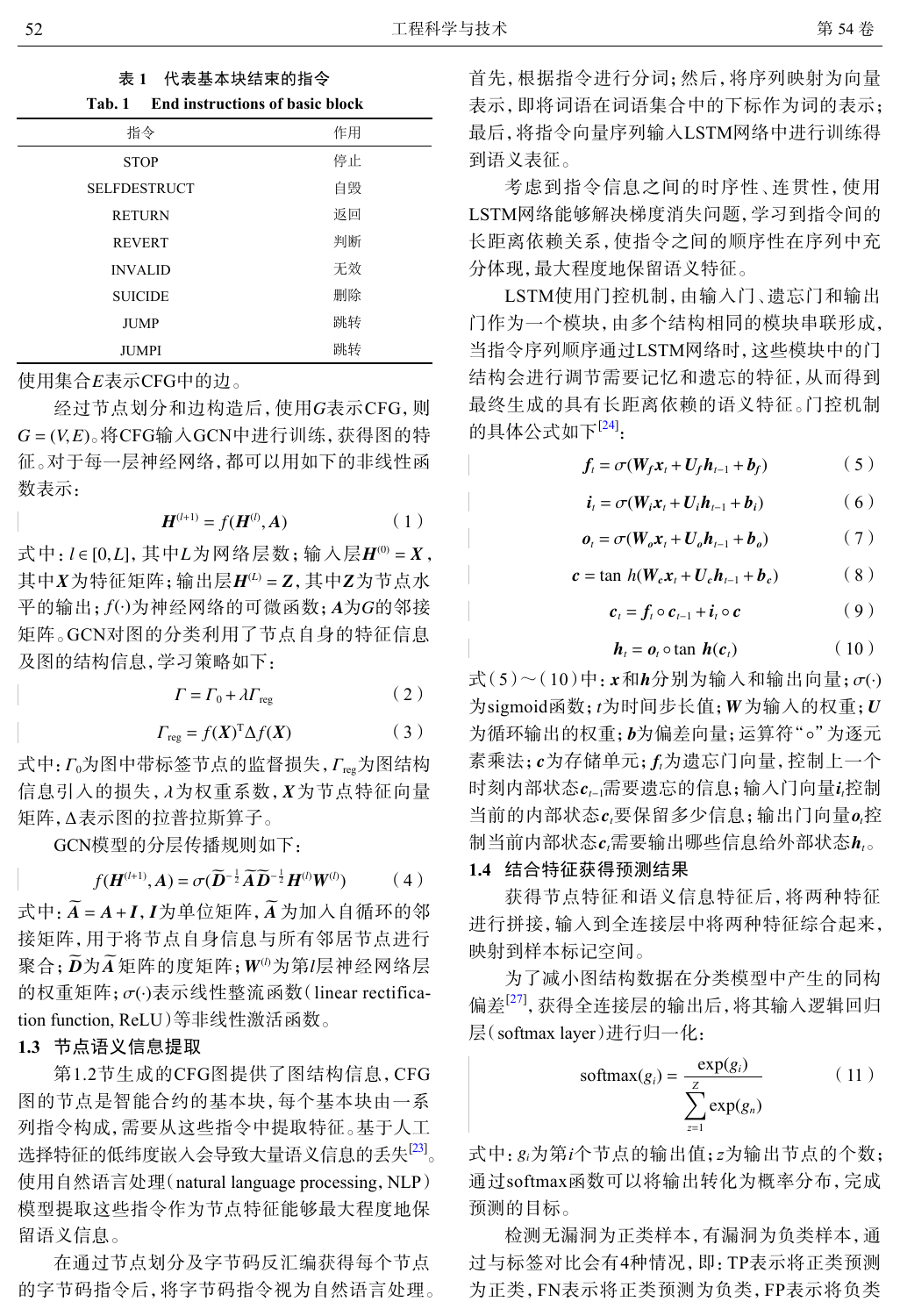预测为正类,TN表示将负类预测为负类。采用*n*表示 样本数量,准确率(accuracy)表示样本中正类与负类 分类正确的比例,精确率(precision)表示在预测为正 类的样本中真正的正类样本所占的比例,召回率(recall)表示在所有真正的正类样本中被正确预测的比 例,F1分数(F1 score)用于衡量精确率和召回率之间 的平衡性。4种指标表达式分别为:

$$
F_{\text{acc}} = (n_{\text{TP}} + n_{\text{TN}})/(n_{\text{TP}} + n_{\text{FN}} + n_{\text{FP}} + n_{\text{FN}}) \qquad (12)
$$

$$
F_{\text{pre}} = n_{\text{TP}}/(n_{\text{TP}} + n_{\text{FP}}) \tag{13}
$$

$$
F_{\rm rec} = n_{\rm TP}/(n_{\rm TP} + n_{\rm FN})\tag{14}
$$

$$
F_1 = 2 \cdot F_{\text{pre}} \cdot F_{\text{rec}} / (F_{\text{pre}} + F_{\text{rec}}) \tag{15}
$$

式 $(12)$ ~ $(15)$ 中,  $F_{\rm acc}$ 为准确率,  $F_{\rm pre}$ 为精确率,  $F_{\rm rec}$ 为 召回率, F<sub>1</sub>为F1分数。

## **2** 实验评估

#### **2.1** 数据集

使用Durieux等[[14\]](#page-6-4)收集的47 518个真实智能合约 数据集SmartWild及手工构造的具有漏洞的智能合约 数据集SBcurated。

SmartWild<sup>[\[14](#page-6-4)]</sup>数据集收集自真实世界发生过交易 的智能合约,这些合约经过重复性筛选,是具有潜在 漏洞的智能合约,使用真实的以太坊合约地址作为 唯一标志。由于智能合约编译器版本非常多,且各个 版本之间并不兼容,导致从源代码编译生成的字节 码有很大的差异,对实验结果会产生影响。许多编译 器版本较低的智能合约已经很少运行在以太坊上。 为了更好地模拟现在的智能合约情况,本文在使用 数据集时,过滤掉了一些编译器版本过早的智能合 约,并对其余合约进行了字节码的重复性筛选,最终 使用其中的21 437个智能合约进行实验。

SBcurated[[14](#page-6-4)]数据集由一部分真实世界中具有漏 洞的合同和一部分手工构造的具有漏洞的合同组成。 该数据集中的智能合约被手工标记了漏洞的位置和 类别,可用于评估智能合约分析工具识别漏洞的有 效性。该数据集共有136个样本。

本文在实验部分使用上述两种数据集进行漏洞 检测,并设计对比实验,展示语义信息对于智能合约 漏洞检测的有效提升以及检测真实世界中具有漏洞 的智能合约的能力。

#### **2.2** 实验设计

首先,文献[\[14](#page-6-4)]的研究表明, Mythril<sup>[[10\]](#page-6-0)</sup>与Slither<sup>[\[11](#page-6-1)]</sup> 的组合使用兼具准确性和效率,因此选择这两种方 法的组合对SmartWild数据集21 437个智能合约生成 标签。使用该数据集进行训练和测试,其中,训练集 数量为19 437,测试集数量为2 000。使用本文方法 (L-GCN)对这些智能合约进行检测,与Oyente<sup>[[7](#page-5-6)]</sup>、 Smartcheck<sup>[\[12](#page-6-2)]</sup>、Manticore<sup>[[13\]](#page-6-3)</sup>3种传统检测工具以及一 种仅使用GCN网络[\[18](#page-6-8)]不含语义特征的漏洞检测方法 (简称GCN)进行对比。使用的评价指标有准确率 (accuracy)、精确率(precision)、召回率(recall)和F1 分数(F1 score)。

然后,使用Sbcurated数据集中136个手工分类的 智能合约进行测试,用于测试本文方法(L–GCN)与 传统的Oyente<sup>[[7](#page-5-6)]</sup>、Smartcheck<sup>[[12](#page-6-2)]</sup>、Manticore<sup>[[13](#page-6-3)]</sup>及 GCN<sup>[[18](#page-6-8)]</sup>检测方法发现真实智能合约漏洞的能力。由 于该数据集中所有合约均存在漏洞,因此仅对比准 确率。

## **2.3** 实验结果分析

2.3.1 SmartWild数据集实验结果分析

表2展示了使用5种方法对SmartWild数据集 21 437个真实智能合约进行智能合约漏洞检测的性 能指标结果。

#### **Tab. 2 Performance comparison based on SmartWild dataset**

| 检测方法       | 准确率/% | 精确率/% | 召回率/% | F1分数/% |
|------------|-------|-------|-------|--------|
| Manticore  | 36.57 | 31.90 | 86.32 | 46.58  |
| Ovente     | 37.36 | 33.13 | 92.73 | 48.82  |
| Smartcheck | 39.72 | 32.53 | 81.01 | 31.09  |
| <b>GCN</b> | 68.05 | 67.42 | 88.73 | 76.62  |
| L-GCN      | 81.40 | 79 23 | 92.79 | 85.48  |

根据表2中的实验数据,从5种方法的对比中可 以看出,本文提出的L–GCN在4种指标上均超过其余 4种方法。在4种指标中,L–GCN方法在准确率、精确 率以及F1分数上都有较大的提升,但5种方法的召回 率差距不大,表明5种方法都更注重对于具有漏洞的 智能合约的检出率。前4种方法的精确率较低,说明 这些方法在检测过程中有较高的误报率;而L–GCN 方法在拥有最高的召回率值同时,提升了精确率值, 说明该方法能够有效降低误报率。与GCN方法相比, L–GCN方法的4个指标均有所上升,说明了增加语义 信息确实能提升漏洞检测效果。

值得一提的是,Oyente方法拥有极高的召回率值, 几乎与L–GCN方法相同,推测可能的原因是,Smart-Wild数据集使用基于符号执行的智能合约漏洞检测 方法的组合打标签,对于同样基于符号执行的Oyente方法有一定提升。

该实验结果表明,加入语义特征能够有效提升 智能合约漏洞检测效果,而本文提出基于语义感知 图神经网络的智能合约漏洞检测方法能够实现提升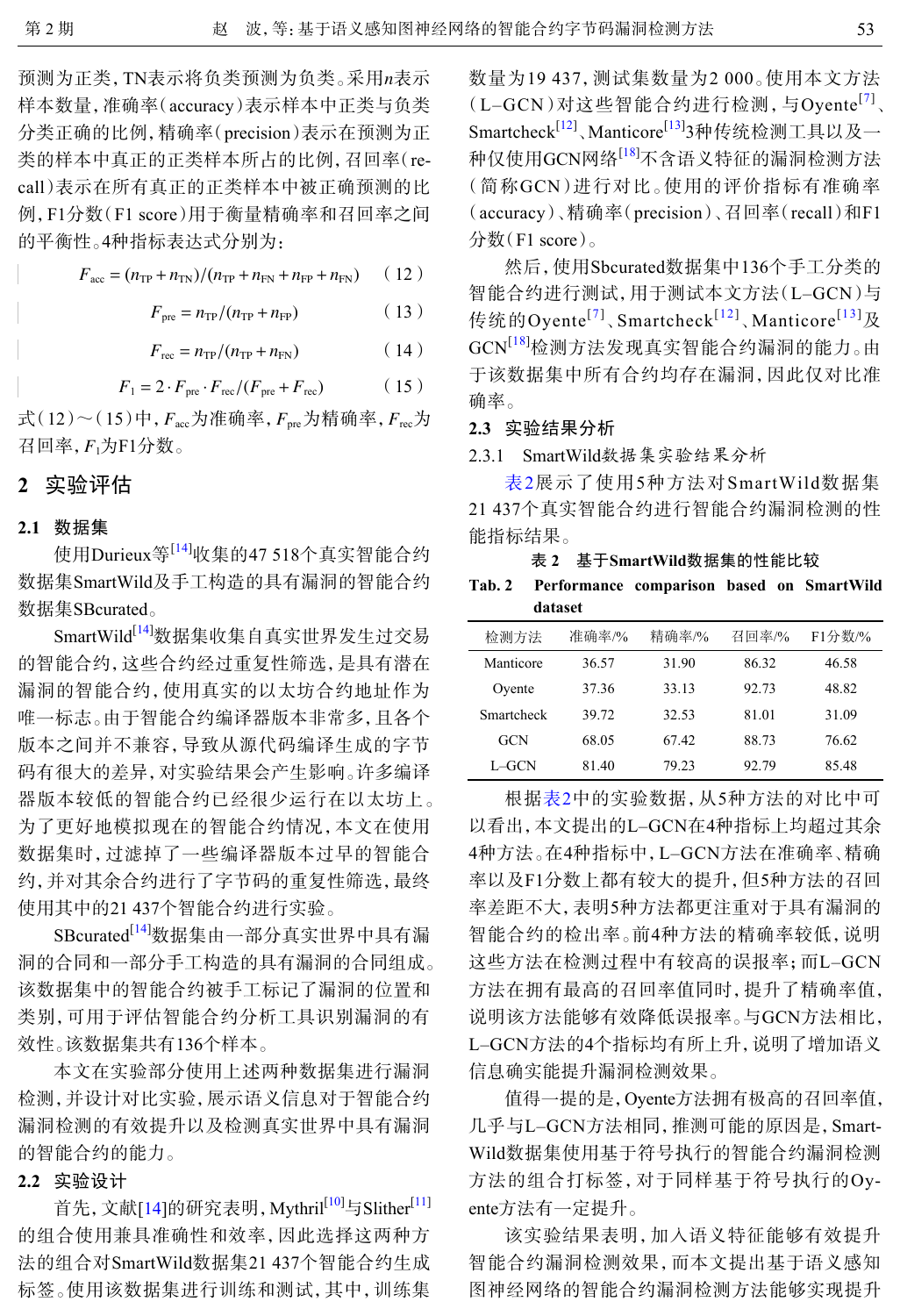检测精度且降低误报率的目标。

2.3.2 SBcurated数据集实验结果分析

表3展示了使用5种方法对SBcurated数据集中 136个智能合约进行漏洞检测的准确率及检测出含 有漏洞的智能合约数。

表 **3 SBcurated**数据集准确率

|  |  |  |  | Tab. 3 Accuracy comparison based on SBcurated dataset |  |
|--|--|--|--|-------------------------------------------------------|--|
|--|--|--|--|-------------------------------------------------------|--|

| 检测方法       | 准确率/% | 含有漏洞的智能合约数 |
|------------|-------|------------|
| Manticore  | 79.17 | 108        |
| Oyente     | 80.88 | 110        |
| Smartcheck | 71.37 | 97         |
| <b>GCN</b> | 87.50 | 119        |
| L-GCN      | 92.65 | 126        |

与SmartWild数据集相比,SBcurated数据集虽然 数据量较小,但其中的智能合约均采用手工分类,标 签的准确率更高,能够更好地展现检测方法的效果。 5种检测方法中,Manticore由于检测时间超时仅检测 成功48个样本并生成了结果,其余4种方法均完成全 部样本的检测。

从表3的指标来看,本文提出的基于语义感知图 神经网络的智能合约漏洞检测方法(L–GCN)的检 测准确率和含漏洞的数目均高于其他4种方法,但提 升的效果不如SmartWild数据集的明显。推测可能的 原因是,SmartWild数据集中样本均有漏洞,因此均 为正类样本,此时,准确率实际上等同于表2中的召 回率指标。对比表2中召回率指标和表3的准确率后 也发现,这5种检测方法在这两个指标上的排名几乎 相同。这表明,5种方法在对有漏洞的合约上都有着 较高的检出率,当样本中据有漏洞的合约较多时检 出效果更好,而本文提出的L–GCN方法比其余4种方 法依旧有较大提升。

通过对检出有漏洞的合约进行统计,L–GCN方 法检测出的所有具有漏洞的合约中,有4个具有漏洞 的合约是前4种方法均未能检测出的。

该实验表明,在检测真实智能合约漏洞时,本文 提出的基于语义感知图神经网络的智能合约漏洞检 测方式的检测效果更好,并且能够检测出实验中其 他方法未能检出的含有漏洞的合约。

## **3** 总结与展望

本文提出了一个基于语义感知图神经网络的智 能合约漏洞分析方法,与现有方法相比,将神经网络 对图结构良好的处理能力与自然语言处理方法对语 义信息的提取相结合,在检测漏洞的过程中既使用 函数调用关系也学习节点自身字节码特征,探索了

语义信息加入神经网络进行智能合约漏洞检测的可 能性。经过大量实验表明,基于语义感知图神经网络 的智能合约漏洞检测方法能够有效提升检测精度, 降低误报率,并且具有检测出真实智能合约中漏洞 的能力。本文的工作展示了语义信息和神经网络结 合的方法在智能合约漏洞检测方向的潜力,具有继 续研究的意义。在未来的研究工作中,将研究各类智 能合约漏洞具体特点,对每类漏洞更具针对性地进 行语义信息提取,以达到更细致分类的目的。

### 参考文献:

- <span id="page-5-0"></span>[1] Ni Yuandong, Zhang Chao, Yin Tingting. A survey of smart contract vulnerability research[J][.Journal of Cyber Secur](https://doi.org/10.19363/J.cnki.cn10-1380/tn.2020.05.07)[ity,](https://doi.org/10.19363/J.cnki.cn10-1380/tn.2020.05.07)2020,5(3):78–99.[倪远东,张超,殷婷婷.智能合约安全 漏洞研究综述[J].[信息安全学报](https://doi.org/10.19363/J.cnki.cn10-1380/tn.2020.05.07),2020,5(3):78-99.]
- <span id="page-5-1"></span>[2] Sankar L S, Sindhu M, Sethumadhavan M. Survey of con-sensus protocols on blockchain applications[C]//[Proceed](http://dx.doi.org/10.1109/ICACCS.2017.8014672 )[ings of the 2017 4th International Conference on Advanced](http://dx.doi.org/10.1109/ICACCS.2017.8014672 ) [Computing and Communication Systems \(ICACCS\)](http://dx.doi.org/10.1109/ICACCS.2017.8014672 ).Coimbatore:IEEE,2017:1–5.
- <span id="page-5-2"></span>[3] Fu Menglin, Wu Lifa, Hong Zheng, et al. Research on vulnerability mining technique for smart contracts[J][.Journal of](https://doi.org/10.11772/j.issn.1001-9081.2019010082) [Computer Applications](https://doi.org/10.11772/j.issn.1001-9081.2019010082),2019,39(7):1959–1966.[付梦琳,吴 礼发,洪征,等.智能合约安全漏洞挖掘技术研究[J].[计算机](https://doi.org/10.11772/j.issn.1001-9081.2019010082) [应用](https://doi.org/10.11772/j.issn.1001-9081.2019010082),2019,39(7):1959–1966.]
- <span id="page-5-3"></span>[4] Fröwis M, Böhme R. In code we trust?[M]//[Data Privacy](https://doi.org/10.1007/978-3-319-67816-0_20 ) [Management,Cryptocurrencies and Blockchain Techn](https://doi.org/10.1007/978-3-319-67816-0_20 )[ology](https://doi.org/10.1007/978-3-319-67816-0_20 ).Cham:Springer,2017:357–372.
- <span id="page-5-4"></span>[5] Shigemura R A L, Gonçalves G S, Oliveira F A, et al. [Wibx:Making smart contracts even smarter\[C\]//WAIAF](https://www.researchgate.net/publication/336474550_Wibx_Making_Smart_Contracts_Even_Smarter.) [2019 –Workshop of Artificial Intelligence Applied to Fin](https://www.researchgate.net/publication/336474550_Wibx_Making_Smart_Contracts_Even_Smarter.)[ance](https://www.researchgate.net/publication/336474550_Wibx_Making_Smart_Contracts_Even_Smarter.).São José dos Campos:WAIAF,2019:1–7.
- <span id="page-5-5"></span>[6] Jiang Bo,Liu Ye,Chan W K.ContractFu[zzer:Fuzzing smart](https://doi.org/10.1145/3238147.3238177) [contracts for vulnerability detection\[C\]//Proceedings of the](https://doi.org/10.1145/3238147.3238177) [Proceedings of the 33rd ACM/IEEE International Confer](https://doi.org/10.1145/3238147.3238177)[ence on Automated Software Engineering](https://doi.org/10.1145/3238147.3238177).New York: ACM,2018:259–269.
- <span id="page-5-6"></span>[7] Luu L,Chu [D H,Olickel H,et al.Making smart contracts](<linebreak_en/>) [smarter\[C\]//Proceedings of the 2016 ACM SIGSAC Con](<linebreak_en/>)[ference on Computer and Communications Security](<linebreak_en/>).New York:ACM,2016:254–269.
- <span id="page-5-7"></span>[8] Nikolić I, Kolluri A, Sergey I, et al. Finding the greedy, prod[igal,and suicidal contracts at scale\[C\]//Proceedings of the](https://doi.org/10.1145/3274694.3274743) [34th Annual Computer Security Applications Conference](https://doi.org/10.1145/3274694.3274743). New York:ACM,2018:653–663.
- <span id="page-5-8"></span>Torres C F,Schütte J,State R.O[siris:hunting for integer bugs](https://doi.org/10.1145/3274694.3274737) [9] [in ethereum smart contracts\[C\]//Proceedings of the 34th An](https://doi.org/10.1145/3274694.3274737)[nual Computer Security Applications Conference](https://doi.org/10.1145/3274694.3274737).New York:ACM,2018:664–676.